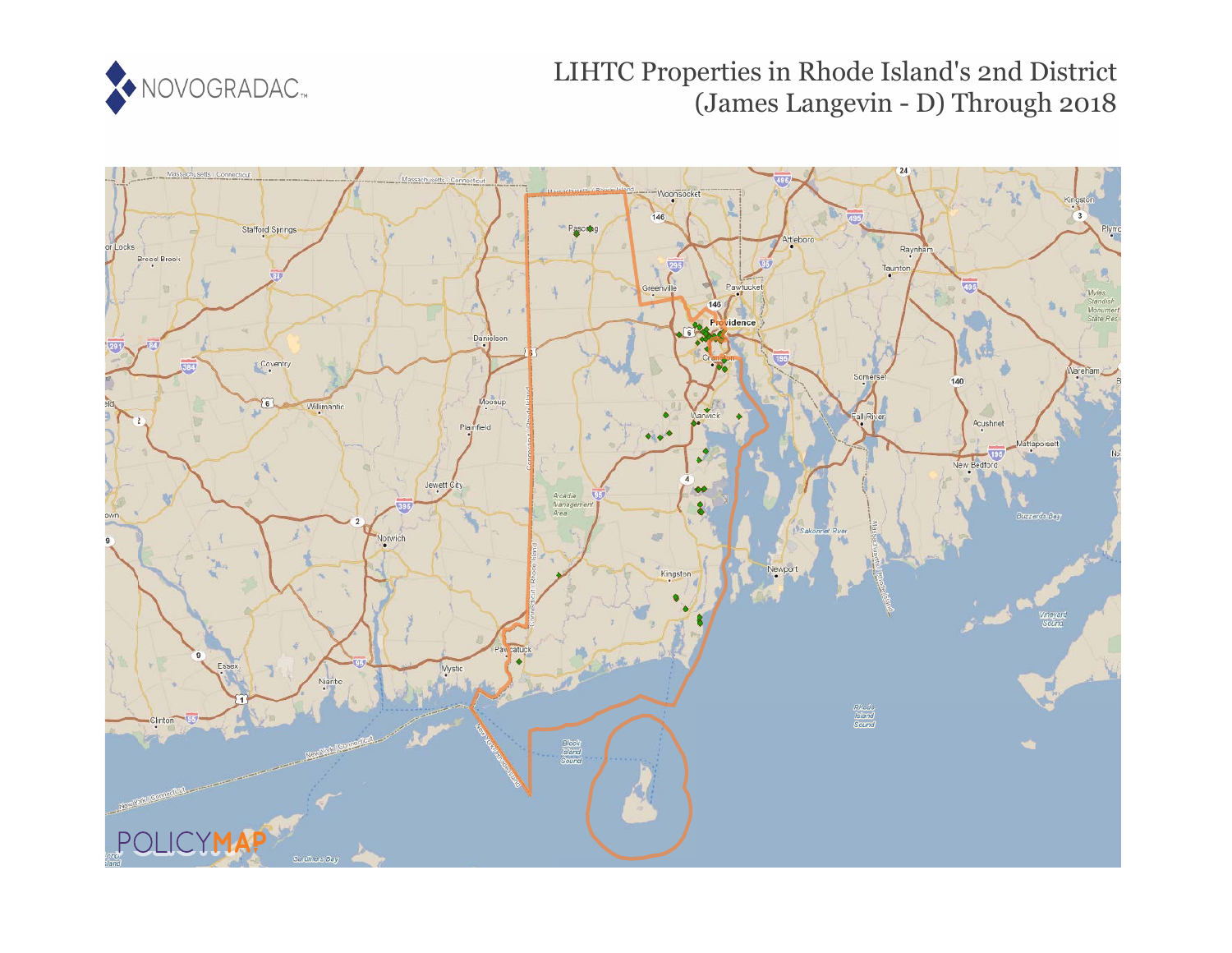| <b>Project Name</b>                                                                        | <b>Address</b>                              | City                             | <b>State</b>           | <b>Zip Code</b> | <b>Nonprofit</b><br><b>Sponsor</b> | <b>Allocation</b><br>Year | <b>Annual</b><br><b>Allocated</b><br><b>Amount</b> | <b>Year Placed</b><br>in Service | <b>Construction Type</b>              | <b>Total</b><br><b>Units</b> | Low<br><b>Income</b><br><b>Units</b> | <b>Rent or</b><br><b>Income</b><br><b>Ceiling</b> | <b>Credit</b><br><b>Percentage</b>          | Tax-<br><b>Exempt</b><br><b>Bond</b> | <b>HUD Multi-Family</b><br><b>Financing/Rental</b><br><b>Assistance</b> |
|--------------------------------------------------------------------------------------------|---------------------------------------------|----------------------------------|------------------------|-----------------|------------------------------------|---------------------------|----------------------------------------------------|----------------------------------|---------------------------------------|------------------------------|--------------------------------------|---------------------------------------------------|---------------------------------------------|--------------------------------------|-------------------------------------------------------------------------|
| NORTH COVE<br>LANDING                                                                      | 73 N COVE CIR                               | <b>NORTH</b><br><b>KINGSTOWN</b> | RI                     | 2852            | $\mathbf{N}\mathbf{o}$             | 2012                      | \$990,422                                          | Insufficient<br>Data             | New Construction                      | 38                           | 38                                   | 60% AMGI                                          | 70 % present<br>value                       |                                      | $\rm No$                                                                |
| CRANSTON COMMONS 1303 ELMWOOD CRANSTON<br><b>EAST</b>                                      | AVE                                         |                                  | RI                     | 2910            | Yes                                | 1989                      | \$0                                                | 1990                             | Acquisition and Rehab 19              |                              | 19                                   |                                                   | <b>Both 30%</b><br>and 70%<br>present value | No                                   |                                                                         |
| <b>MARVIN GARDENS I</b>                                                                    | <b>128 OAK ST</b>                           | PROVIDENCE                       | $\mathbf{R}\mathbf{I}$ | 2909            | $\mathbf{N}\mathbf{o}$             | 1991                      | \$38,015                                           | 1991                             | Acquisition and Rehab 121             |                              | 121                                  | $60\%$ AMGI                                       | $30\,\%$ present $\,$ Yes value             |                                      |                                                                         |
| CANONCHET CLIFFS III 807 MAIN ST                                                           |                                             | <b>HOPE VALLEY</b>               | $\mathbf{R}\mathbf{I}$ | 2832            | $\rm No$                           | 1991                      | \$193,846                                          | 1992                             | <b>New Construction</b>               | 23                           | 23                                   | 60% AMGI                                          | $70\,\%$ present $\,$ No value              |                                      |                                                                         |
| COVE                                                                                       | 95 HULING RD                                | NORTH<br><b>KINGSTOWN</b>        | $\mathbf{R}\mathbf{I}$ | 2852            | $\mathbf{N}\mathbf{o}$             | 1991                      | \$89,134                                           | 1993                             | Acquisition and Rehab 18              |                              | 18                                   | <b>50% AMGI</b>                                   | $30$ % present $\,$ No value                |                                      |                                                                         |
| <b>PARKVIEW TERRACE</b>                                                                    |                                             | 72 GOUGH AVE WEST WARWICK        | RI                     | 2893            | No                                 | 1993                      | \$96,665                                           | 1995                             | Acquisition and Rehab 83              |                              | 83                                   | 60% AMGI                                          | $30$ % present $\,$ No value                |                                      |                                                                         |
| <b>MEADOWBROOK</b>                                                                         | 75<br>MEADOWBROO PEACE DALE<br><b>K WAY</b> |                                  | RI                     | 2879            | $\rm No$                           | 1995                      | \$280,399                                          | 1997                             | <b>New Construction</b>               | 47                           | 47                                   | $60\%$ AMGI                                       | $30$ % present $\,$ No $\,$<br>value        |                                      |                                                                         |
| PROVIDENCE TANNER                                                                          | $104$ SOMERSET $\operatorname{ST}$          | PROVIDENCE                       | $\mathbf{R}\mathbf{I}$ | 2907            | Yes                                | 1995                      | \$265,953                                          | 1997                             | Both New Construction 27<br>and $A/R$ |                              | 27                                   | 60% AMGI                                          | $30$ % present $\,$ No $\,$<br>value        |                                      |                                                                         |
| REGAL COURT                                                                                | 33 LONG ST                                  | EAST GREENWICH RI                |                        | 2818            | $\mathbf{N}\mathbf{o}$             | 1995                      | \$239,872                                          | 1997                             | Acquisition and Rehab 35              |                              | 35                                   | 60% AMGI                                          | $30\,\%$ present $\,$ No value              |                                      |                                                                         |
| SCHOOL HOUSE PLACE $\begin{array}{c} 1515 \text{ W }\text{SHORE} \\ \text{RD} \end{array}$ |                                             | <b>WARWICK</b>                   | $\mathbf{R}\mathbf{I}$ | 2889            | $\rm No$                           | 1995                      | \$60,258                                           | 1997                             | Acquisition and Rehab 7               |                              | $\overline{7}$                       | 60% AMGI                                          | $30$ % present $\,$ No $\,$<br>value        |                                      |                                                                         |
| <b>BABCOCK VILLAGE</b>                                                                     | 122 CROSS ST                                | <b>WESTERLY</b>                  | RI                     | 2891            | No                                 | 1998                      | \$210,853                                          | 1998                             | Acquisition and Rehab 150             |                              | 150                                  | 60% AMGI                                          | $70\,\%$ present $\,$ Yes value             |                                      |                                                                         |
| <b>ADVENT APTS (GEMINI</b><br>HOTEL)                                                       | 344<br>WASHINGTON PROVIDENCE<br>ST          |                                  | $\mathbf{R}\mathbf{I}$ | 2903            | Yes                                | 1997                      | ${\bf S0}$                                         | 1998                             | Acquisition and Rehab 57              |                              | 57                                   | 60% AMGI                                          | Not<br>Indicated                            | No                                   |                                                                         |
| <b>GREENWOOD</b><br><b>TERRACE</b>                                                         | 2426 POST RD                                | <b>WARWICK</b>                   | RI                     | 2886            | $\mathbf{No}$                      | 1998                      | \$60,249                                           | 1998                             | Acquisition and Rehab 53              |                              | 53                                   | $60\%$ AMGI                                       | $70\,\%$ present $\,$ No value              |                                      |                                                                         |
| <b>SMITH BUILDING</b>                                                                      | 57 EDDY ST                                  | <b>PROVIDENCE</b>                | RI                     | 2903            | No                                 | 1999                      | \$24,206                                           | 1999                             | Acquisition and Rehab 8               |                              | 8                                    | 50% AMGI                                          | $70\,\%$ present $\,\mathrm{Yes}$ value     |                                      |                                                                         |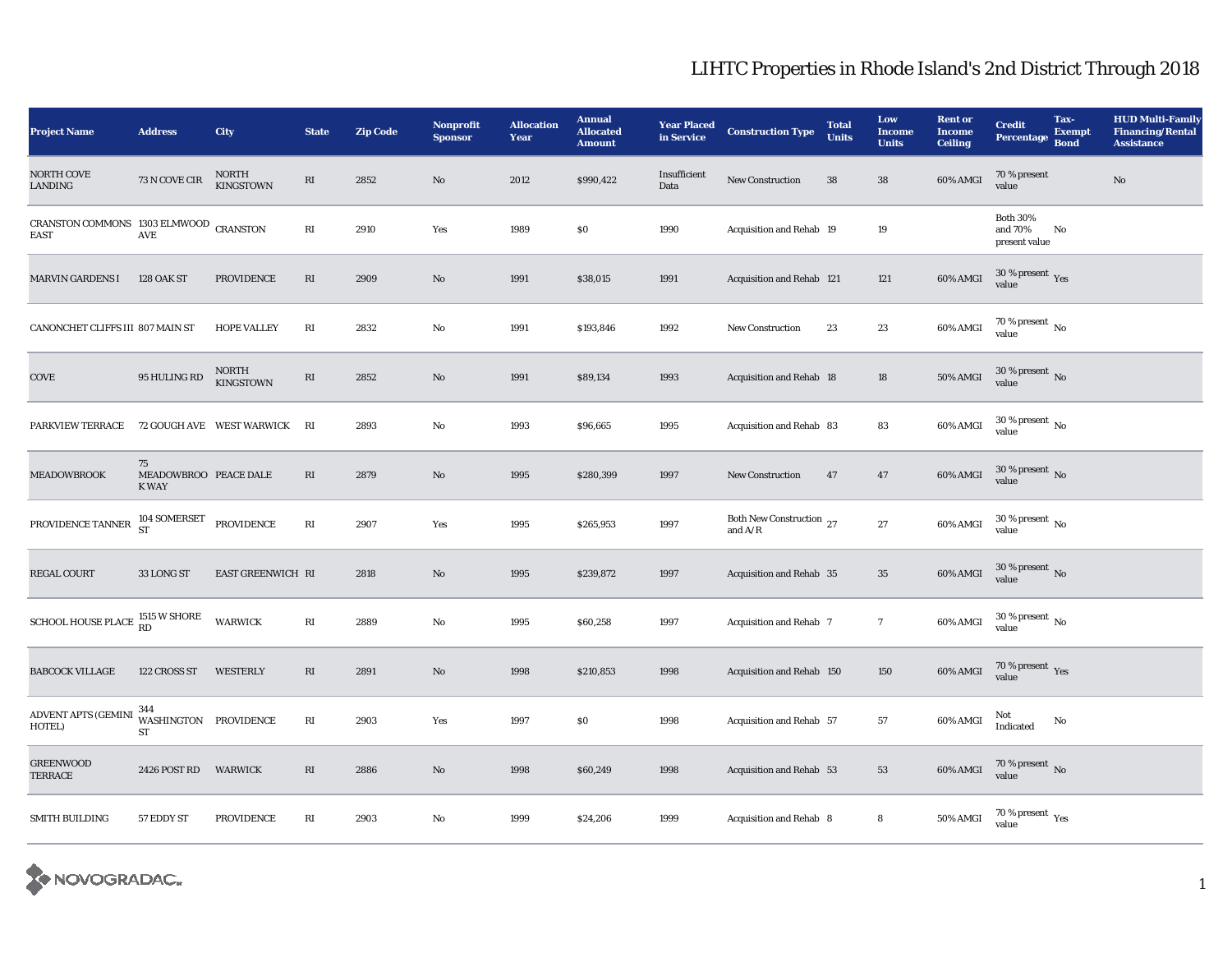| <b>Project Name</b>                                | <b>Address</b>                               | City                                                 | <b>State</b>           | <b>Zip Code</b> | Nonprofit<br><b>Sponsor</b> | <b>Allocation</b><br>Year | <b>Annual</b><br><b>Allocated</b><br><b>Amount</b> | <b>Year Placed<br/>in Service</b> | <b>Construction Type</b>               | <b>Total</b><br><b>Units</b> | Low<br><b>Income</b><br><b>Units</b> | <b>Rent or</b><br><b>Income</b><br><b>Ceiling</b> | <b>Credit</b><br><b>Percentage</b>                   | Tax-<br><b>Exempt</b><br><b>Bond</b> | <b>HUD Multi-Family</b><br><b>Financing/Rental</b><br><b>Assistance</b> |
|----------------------------------------------------|----------------------------------------------|------------------------------------------------------|------------------------|-----------------|-----------------------------|---------------------------|----------------------------------------------------|-----------------------------------|----------------------------------------|------------------------------|--------------------------------------|---------------------------------------------------|------------------------------------------------------|--------------------------------------|-------------------------------------------------------------------------|
| CATHEDRAL SQUARE I                                 | 5 CATHEDRAL<br>SQ                            | ${\tt PROVIDENCE}$                                   | $\mathbf{R}\mathbf{I}$ | 2903            | $\rm No$                    | Insufficient<br>Data      | \$232,780                                          | 2001                              | Acquisition and Rehab 100              |                              | 100                                  | $60\%$ AMGI                                       | $70\,\%$ present $\,$ Yes value                      |                                      |                                                                         |
| FRIENDSHIP/PINE                                    | 388 PINE ST                                  | PROVIDENCE                                           | $\mathbf{R}\mathbf{I}$ | 2903            | Yes                         | 1999                      | \$452,228                                          | 2001                              | Both New Construction 31<br>and $A/R$  |                              | $31\,$                               | 60% AMGI                                          | $30\,\%$ present $\,$ No value                       |                                      |                                                                         |
| MEADOWBROOK II                                     | 37 WYNDHAM<br>WAY                            | PEACE DALE                                           | $\mathbf{R}\mathbf{I}$ | 2879            | $\mathbf{N}\mathbf{o}$      | 2001                      | \$18,618                                           | 2001                              | <b>New Construction</b>                | 12                           | $12\,$                               | 60% AMGI                                          | $70\,\%$ present $\,$ No value                       |                                      |                                                                         |
| LOCKWOOD PLAZA                                     | <b>60 PRAIRIE AVE PROVIDENCE</b>             |                                                      | RI                     | 2905            | $\rm No$                    | 2002                      | \$1,549                                            | 2002                              | Both New Construction 208<br>and $A/R$ |                              | 208                                  | 60% AMGI                                          | $70\,\%$ present $\,$ Yes value                      |                                      |                                                                         |
| OLNEYVILLE REVITALIZ 56 JULIAN ST PROVIDENCE       |                                              |                                                      | RI                     | 2909            | Yes                         | 2000                      | \$424,501                                          | 2002                              | New Construction                       | 32                           | $32\,$                               | 60% AMGI                                          | $30\,\%$ present $\,$ No value                       |                                      |                                                                         |
| ELMS                                               | 63 COWESETT<br>$\operatorname{\mathsf{AVE}}$ | WEST WARWICK RI                                      |                        | 2893            | No                          | Insufficient<br>Data      | \$105,848                                          | 2002                              | Acquisition and Rehab 120              |                              | 120                                  | 60% AMGI                                          | $70\,\%$ present $\,\mathrm{Yes}$ value              |                                      |                                                                         |
| TRAFALGAR EAST APTS 5300 POST RD EAST GREENWICH RI |                                              |                                                      |                        | 2818            | No                          | 2001                      | \$93,112                                           | 2002                              | Acquisition and Rehab 80               |                              | 80                                   | 60% AMGI                                          | $70\,\%$ present $\,\mathrm{Yes}$ value              |                                      |                                                                         |
| <b>BRADFORD COURT</b>                              | 45 N MAIN ST                                 | PASCOAG                                              | RI                     | 2859            | No                          | 2003                      | \$37,320                                           | 2003                              | Acquisition and Rehab 98               |                              | $\bf{98}$                            | 60% AMGI                                          | $70\,\%$ present $\,\mathrm{Yes}$ value              |                                      |                                                                         |
| <b>VALLEY APTS</b>                                 | 1 VALLEY ST                                  | PROVIDENCE                                           | $\mathbf{R}\mathbf{I}$ | 2909            | $\mathbf{N}\mathbf{o}$      | Insufficient<br>Data      | \$200,296                                          | 2003                              | Acquisition and Rehab 154              |                              | 154                                  | 60% AMGI                                          | $70\,\%$ present $\,$ Yes value                      |                                      |                                                                         |
| CROSSROADS                                         | 311 LACOLLE LN COVENTRY                      |                                                      | RI                     | 2816            | No                          | 2002                      | \$285,164                                          | 2003                              | <b>New Construction</b>                | $32\,$                       | $32\,$                               | 60% AMGI                                          | <b>Both 30%</b><br>and 70%<br>present value          | No                                   |                                                                         |
| <b>TRAVELERS AID</b><br>HOUSING                    | 160 BROAD ST PROVIDENCE                      |                                                      | $\mathbf{R}\mathbf{I}$ | 2903            | Yes                         | 2003                      | \$608,903                                          | 2004                              | Both New Construction 192<br>and $A/R$ |                              | 192                                  | $60\%$ AMGI                                       | Not<br>Indicated                                     |                                      |                                                                         |
| SOUTH WINDS APTS                                   | 29 S PIER RD                                 | NARRAGANSETT                                         | RI                     | 2882            | $\mathbf{N}\mathbf{o}$      | 2004                      | \$164,285                                          | 2004                              | Acquisition and Rehab 48               |                              | 48                                   | 60% AMGI                                          | 70 % present $\rm\thinspace\gamma_{\rm es}$<br>value |                                      |                                                                         |
| <b>UPPER PINE</b>                                  | 461 PINE ST                                  | <b>PROVIDENCE</b>                                    | RI                     | 2907            | Yes                         | 2002                      | \$625,978                                          | 2004                              | Not Indicated                          | 45                           | $\bf 45$                             | 60% AMGI                                          | Not<br>Indicated                                     | No                                   |                                                                         |
| <b>BEACHWOOD APTS</b>                              | <b>RD</b>                                    | $30\,$ KINGSTOWN $\,$ NARRAGANSETT $\,$ $\,$ RI $\,$ |                        | 2882            | $\rm No$                    | 2005                      | \$52,951                                           | 2004                              | Acquisition and Rehab 56               |                              | ${\bf 56}$                           | 60% AMGI                                          | $70\,\%$ present $\,$ Yes value                      |                                      |                                                                         |

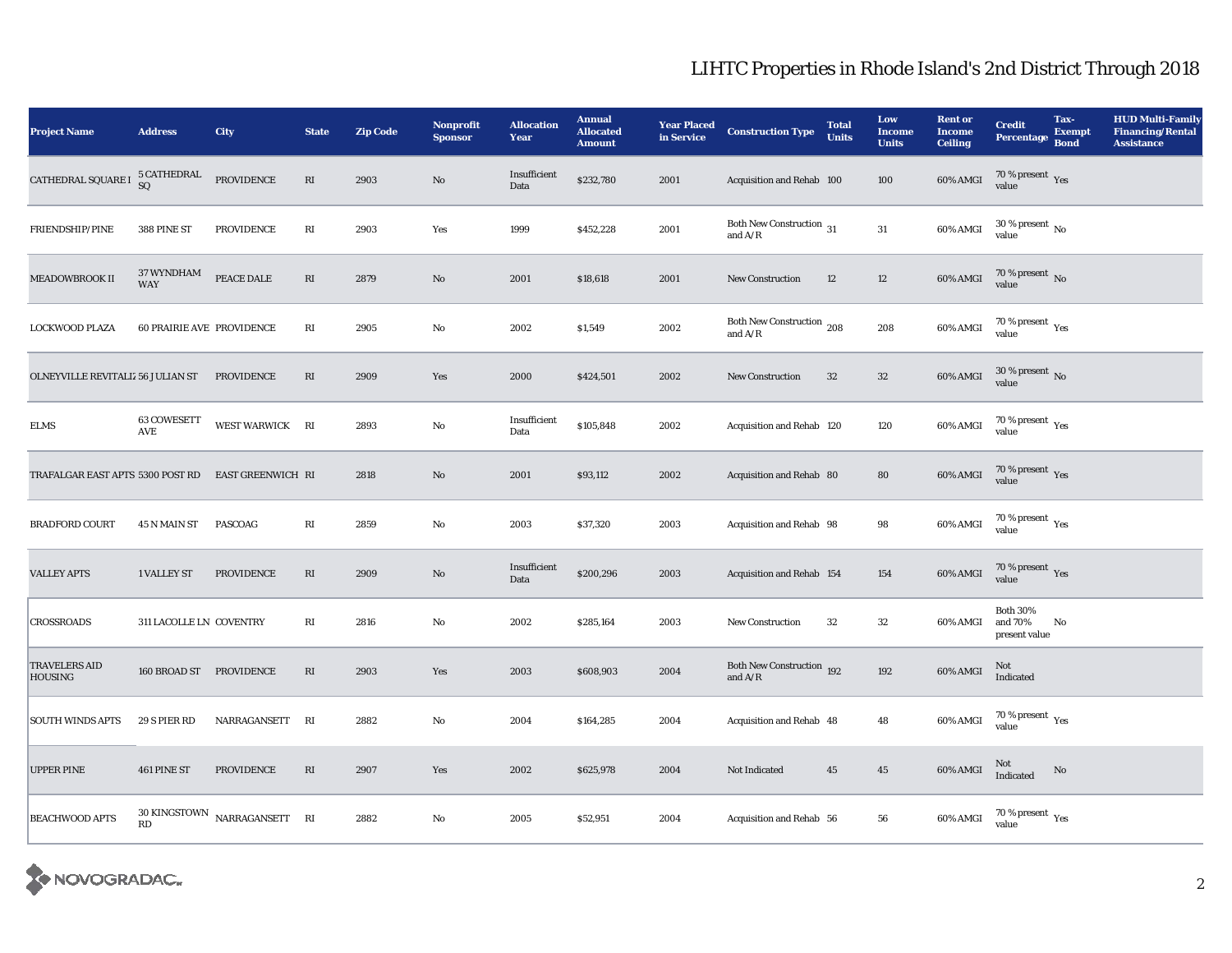| <b>Project Name</b>                       | <b>Address</b>                                             | City                           | <b>State</b>           | <b>Zip Code</b> | <b>Nonprofit</b><br><b>Sponsor</b> | <b>Allocation</b><br><b>Year</b> | <b>Annual</b><br><b>Allocated</b><br><b>Amount</b> | <b>Year Placed</b><br>in Service | <b>Construction Type</b>                  | <b>Total</b><br><b>Units</b> | Low<br><b>Income</b><br><b>Units</b> | <b>Rent or</b><br><b>Income</b><br><b>Ceiling</b> | <b>Credit</b><br><b>Percentage</b>          | Tax-<br><b>Exempt</b><br><b>Bond</b> | <b>HUD Multi-Family</b><br><b>Financing/Rental</b><br><b>Assistance</b> |
|-------------------------------------------|------------------------------------------------------------|--------------------------------|------------------------|-----------------|------------------------------------|----------------------------------|----------------------------------------------------|----------------------------------|-------------------------------------------|------------------------------|--------------------------------------|---------------------------------------------------|---------------------------------------------|--------------------------------------|-------------------------------------------------------------------------|
| <b>OMNI POINT</b>                         | 324<br>FRIENDSHIP ST                                       | PROVIDENCE                     | RI                     | 2903            | $\rm\thinspace No$                 | 2007                             | \$0                                                | 2006                             | Not Indicated                             | $51\,$                       | 51                                   | $50\%$ AMGI                                       | Not<br>Indicated                            | Yes                                  |                                                                         |
| <b>RIVER EDGE VILLAGE</b>                 | 993 MANTON<br>AVE                                          | PROVIDENCE                     | RI                     | 2909            | $\mathbf {No}$                     | 2006                             | \$164,416                                          | 2006                             | Acquisition and Rehab 99                  |                              | 99                                   | 60% AMGI                                          | 70 % present $\,$ No $\,$<br>value          |                                      |                                                                         |
| RIVERSIDE GATEWAY 20 PELHAM ST PROVIDENCE |                                                            |                                | $\mathbf{R}\mathbf{I}$ | 2909            | Yes                                | 2005                             | \$527,218                                          | 2006                             | Both New Construction 31<br>and $\rm A/R$ |                              | 31                                   | 60% AMGI                                          | <b>Both 30%</b><br>and 70%<br>present value | No                                   |                                                                         |
| <b>WATER'S EDGE</b>                       |                                                            | 130 CASWELL ST NARRAGANSETT RI |                        | 2882            | $\mathbf{N}\mathbf{o}$             | 2005                             | \$172,509                                          | 2006                             | Acquisition and Rehab 32                  |                              | $32\,$                               | 60% AMGI                                          | $30$ % present $\,$ $\rm Yes$<br>value      |                                      |                                                                         |
| WICKFORD VILLAGE 24 DAYTON CT             |                                                            | NORTH<br><b>KINGSTOWN</b>      | $\mathbf{R}\mathbf{I}$ | 2852            | $\rm\thinspace No$                 | 2008                             | \$386,562                                          | 2006                             | Acquisition and Rehab 129                 |                              | 129                                  | 60% AMGI                                          | $70\,\%$ present $\,\mathrm{Yes}$ value     |                                      |                                                                         |
| <b>HILLSIDE VILLAGE</b>                   | 821 PLAINFIELD $_{\rm PROVIDENCE}$<br>ST                   |                                | $\mathbf{R}\mathbf{I}$ | 2909            | $\rm\thinspace No$                 | 2006                             | \$109,363                                          | 2006                             | Not Indicated                             | 42                           | 42                                   | 60% AMGI                                          | Not<br>Indicated                            | Yes                                  |                                                                         |
| <b>BRIDGHAM MANOR</b>                     | $359$ CARPENTER $_{\rm PROVIDENCE}$<br>$\operatorname{ST}$ |                                | $\mathbf{R}\mathbf{I}$ | 2909            | $\mathbf{N}\mathbf{o}$             | 2008                             | \$126,740                                          | 2007                             | Acquisition and Rehab 88                  |                              | 88                                   | 60% AMGI                                          | $70\,\%$ present $\,$ Yes value             |                                      |                                                                         |
| <b>HARRIS HOUSE</b>                       | 28 HARRIS AVE CRANSTON                                     |                                | RI                     | 2920            | No                                 | 2007                             | \$137,161                                          | 2007                             | Acquisition and Rehab 133                 |                              | 132                                  | 60% AMGI                                          | 70 % present $\rm\thinspace_{Yes}$<br>value |                                      |                                                                         |
| <b>HILLCREST VILLAGE</b>                  | <b>40 LEANDER ST PROVIDENCE</b>                            |                                | $\mathbf{R}\mathbf{I}$ | 2909            | $\mathbf{N}\mathbf{o}$             | 2007                             | \$632,900                                          | 2007                             | Acquisition and Rehab 130                 |                              | 129                                  | 60% AMGI                                          | $70\,\%$ present $\,$ Yes value             |                                      |                                                                         |
| POCASSET MANOR                            | 20 KELLEY ST                                               | <b>PROVIDENCE</b>              | RI                     | 2909            | No                                 | 2007                             | \$335,359                                          | 2007                             | Both New Construction 82<br>and $A/R$     |                              | 82                                   | $60\%$ AMGI                                       | 70 % present $\rm\thinspace_{Yes}$<br>value |                                      |                                                                         |
| <b>HERITAGE VILLAGES</b><br>PHASES I & II | 552 DEVILS<br>FOOT RD                                      | <b>NORTH</b><br>KINGSTOWN      | $\mathbf{R}\mathbf{I}$ | 2852            | $\rm No$                           | 2008                             | \$905,418                                          | 2008                             | Acquisition and Rehab 204                 |                              | 199                                  | 60% AMGI                                          | $70\,\%$ present $\,\mathrm{Yes}$ value     |                                      |                                                                         |
| LEDGES AT JOHNSTON                        | 175 FEDERAL<br><b>WAY</b>                                  | <b>JOHNSTON</b>                | $\mathbf{R}\mathbf{I}$ | 2919            | No                                 | 2006                             | \$268,682                                          | 2008                             | Not Indicated                             | 300                          | 60                                   | <b>50% AMGI</b>                                   | Not<br>Indicated                            | Yes                                  |                                                                         |
| NEW CANONCHET<br><b>CLIFFS</b>            | 825 MAIN ST                                                | <b>HOPE VALLEY</b>             | RI                     | 2832            | $\mathbf{N}\mathbf{o}$             | 2008                             | \$356,628                                          | 2008                             | Acquisition and Rehab 114                 |                              | 114                                  | 60% AMGI                                          | $70\,\%$ present $\,$ Yes value             |                                      |                                                                         |
| 315 PARK AVENUE                           | 315 PARK AVE                                               | <b>CRANSTON</b>                | $\mathbf{R}\mathbf{I}$ | 2905            | No                                 | 2010                             | \$0                                                | 2010                             | Acquisition and Rehab 71                  |                              | 70                                   | 60% AMGI                                          | $30$ % present $\,$ $\rm Yes$<br>value      |                                      |                                                                         |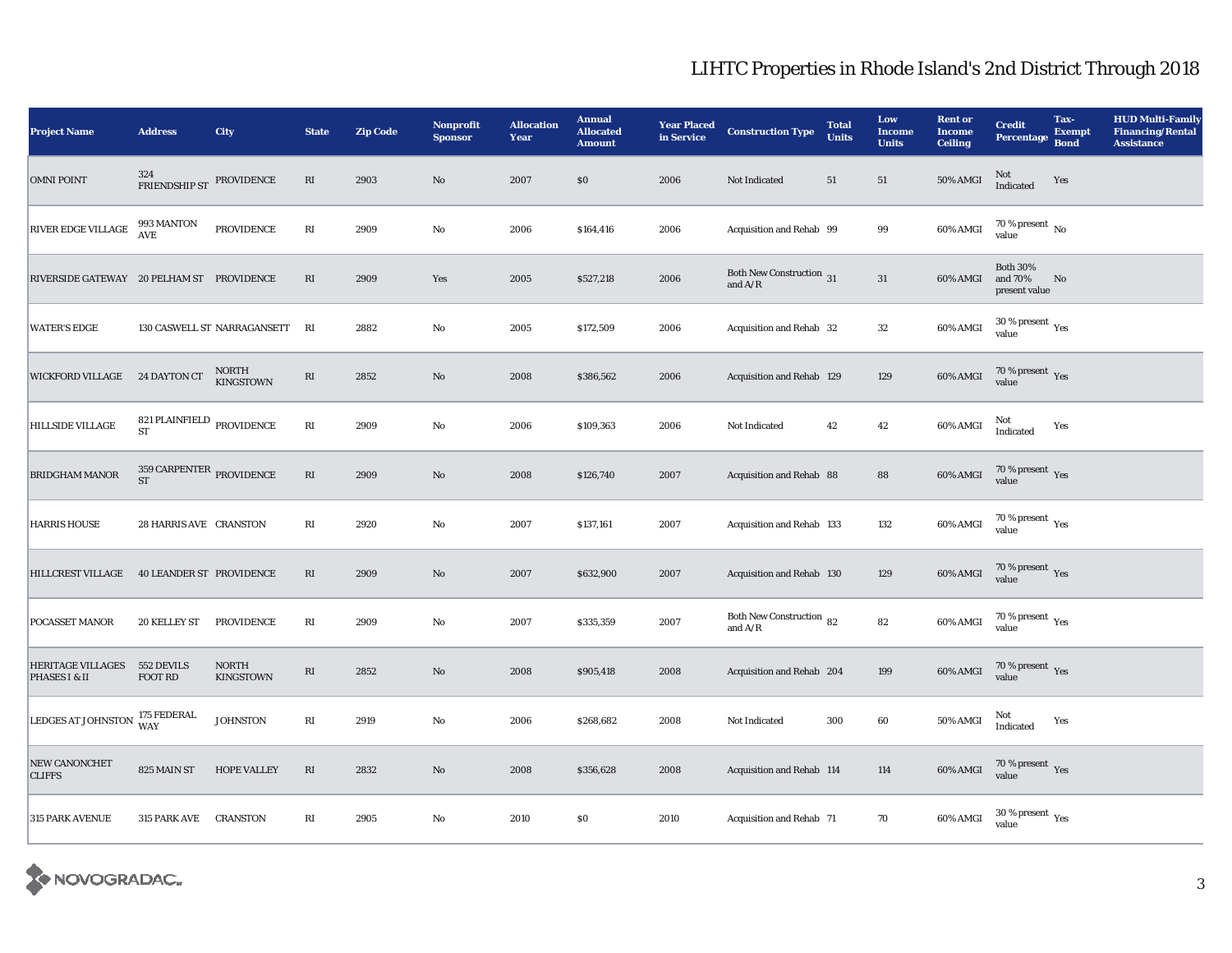| <b>Project Name</b>                     | <b>Address</b>                         | City                      | <b>State</b>           | <b>Zip Code</b> | <b>Nonprofit</b><br><b>Sponsor</b> | <b>Allocation</b><br>Year | <b>Annual</b><br><b>Allocated</b><br><b>Amount</b> | <b>Year Placed</b><br>in Service | <b>Construction Type</b>                         | <b>Total</b><br><b>Units</b> | Low<br><b>Income</b><br><b>Units</b> | <b>Rent or</b><br><b>Income</b><br><b>Ceiling</b> | <b>Credit</b><br><b>Percentage</b>     | Tax-<br><b>Exempt</b><br><b>Bond</b> | <b>HUD Multi-Family</b><br><b>Financing/Rental</b><br><b>Assistance</b> |
|-----------------------------------------|----------------------------------------|---------------------------|------------------------|-----------------|------------------------------------|---------------------------|----------------------------------------------------|----------------------------------|--------------------------------------------------|------------------------------|--------------------------------------|---------------------------------------------------|----------------------------------------|--------------------------------------|-------------------------------------------------------------------------|
| <b>CARLETON COURT</b>                   | 211 CARLETON<br><b>ST</b>              | PROVIDENCE                | $\mathbf{R}\mathbf{I}$ | 2908            | $\rm No$                           | 2010                      | \$0                                                | 2010                             | Acquisition and Rehab 86                         |                              | 86                                   | $60\%$ AMGI                                       | $30\,\%$ present $\,$ No value         |                                      |                                                                         |
| <b>HARDIG BROOK</b><br>VILLAGE          | 331<br>CENTERVILLE WARWICK<br>RD       |                           | RI                     | 2886            | $\rm\thinspace No$                 | 2010                      | \$0                                                | 2010                             | Acquisition and Rehab 100                        |                              | 97                                   | 60% AMGI                                          | $30$ % present $\,$ $\rm Yes$<br>value |                                      |                                                                         |
| <b>INDIAN RUN VILLAGE</b>               | 681 KINGSTOWN RD WAKEFIELD             |                           | RI                     | 2879            | $\rm No$                           | 2010                      | \$0                                                | 2010                             | Not Indicated                                    | 115                          | 115                                  | 60% AMGI                                          | Not<br>Indicated                       | Yes                                  |                                                                         |
| <b>KINGSTOWN</b><br><b>CROSSINGS I</b>  | 5 MCCONNELL NORTH<br>CT                | <b>KINGSTOWN</b>          | RI                     | 2852            | Yes                                | 2009                      | \$406,339                                          | 2011                             | New Construction                                 | 58                           | ${\bf 58}$                           | 60% AMGI                                          | $30$ % present $\,$ $\rm Yes$<br>value |                                      |                                                                         |
| <b>CLOCKTOWER</b>                       | $200\,{\rm TINKHAM}$<br>${\rm LN}$     | <b>HARRISVILLE</b>        | $\mathbf{R}\mathbf{I}$ | 2830            | Yes                                | 2006                      | \$7,827,760                                        | 2011                             | <b>Both New Construction</b> 47<br>and $\rm A/R$ |                              | ${\bf 36}$                           | 60% AMGI                                          | $70\,\%$ present $\,$ No value         |                                      |                                                                         |
| <b>CORNPLANTER ROW</b>                  | 482 PINE ST                            | PROVIDENCE                | $\mathbb{R}\mathbf{I}$ | 2907            | Yes                                | 2011                      | \$0                                                | 2011                             | Not Indicated                                    | 36                           | 36                                   | 60% AMGI                                          | Not<br>Indicated                       |                                      |                                                                         |
| <b>COVENTRY MEADOWS 22 EDITH ST</b>     |                                        | <b>COVENTRY</b>           | $\mathbf{R}\mathbf{I}$ | 2816            | $\mathbf{N}\mathbf{o}$             | 2010                      | \$762,071                                          | 2012                             | New Construction                                 | 44                           | 44                                   | 60% AMGI                                          | $70\,\%$ present $\,$ No value         |                                      | Yes                                                                     |
| <b>OPEN DOORS</b>                       | 485 PLAINFIELD PROVIDENCE<br><b>ST</b> |                           | $\mathbf{R}\mathbf{I}$ | 2909            | Yes                                | 2009                      | \$1,777,801                                        | 2012                             | Both New Construction 19<br>and $A/R$            |                              | 19                                   | 60% AMGI                                          | 70 % present $\,$ No $\,$<br>value     |                                      |                                                                         |
| <b>ESSEX VILLAGE</b>                    | 26 FISCHER DR                          | NORTH<br>KINGSTOWN        | $\mathbf{R}\mathbf{I}$ | 2852            | $\rm\thinspace No$                 | 2013                      | \$335,985                                          | 2013                             | Acquisition and Rehab 108                        |                              | 96                                   | 60% AMGI                                          | Not<br>Indicated                       |                                      |                                                                         |
| <b>KINGSTOWN</b><br><b>CROSSINGS II</b> | $30\,\mathrm{NAVY}\,\mathrm{DR}$       | NORTH<br><b>KINGSTOWN</b> | $\mathbf{R}\mathbf{I}$ | 2852            | Yes                                | 2013                      | \$1,012,589                                        | 2013                             | <b>New Construction</b>                          | 46                           | 46                                   | 60% AMGI                                          | 70 % present $\,$ No $\,$<br>value     |                                      | No                                                                      |
| <b>KINGS GRANT APTS</b>                 | 1 STATE ST                             | <b>NORTH</b><br>KINGSTOWN | $\mathbf{R}\mathbf{I}$ | 2852            | $\rm No$                           | 2013                      | \$511,356                                          | 2013                             | Acquisition and Rehab 156                        |                              | 139                                  | 60% AMGI                                          | 30 % present<br>value                  |                                      |                                                                         |
| CATHEDRAL SQUARE 5 CATHEDRAL<br>IІ      | SQ                                     | <b>PROVIDENCE</b>         | $\mathbf{R}\mathbf{I}$ | 2903            | $\rm\thinspace No$                 | 2013                      | \$264,961                                          | 2013                             | Acquisition and Rehab 93                         |                              | 93                                   | 60% AMGI                                          | 30 % present<br>value                  |                                      |                                                                         |
| OLNEY VILLAGE APTS 50 JULIAN ST         |                                        | <b>PROVIDENCE</b>         | $\mathbf{R}\mathbf{I}$ | 2909            | Yes                                | 2011                      | \$990,288                                          | 2013                             | Both New Construction 40<br>and $A/R$            |                              | 40                                   | 60% AMGI                                          | $70$ % present $\,$ No value           |                                      | No                                                                      |
| <b>GRACE CHURCH APTS</b>                | 280<br>WASHINGTON PROVIDENCE<br>ST     |                           | $\mathbf{R}\mathbf{I}$ | 2903            | $\rm\thinspace No$                 | 2013                      | \$438,213                                          | 2014                             | Acquisition and Rehab 100                        |                              | 100                                  | 60% AMGI                                          | 30 % present $\,$ No $\,$<br>value     |                                      | $\mathbf {No}$                                                          |